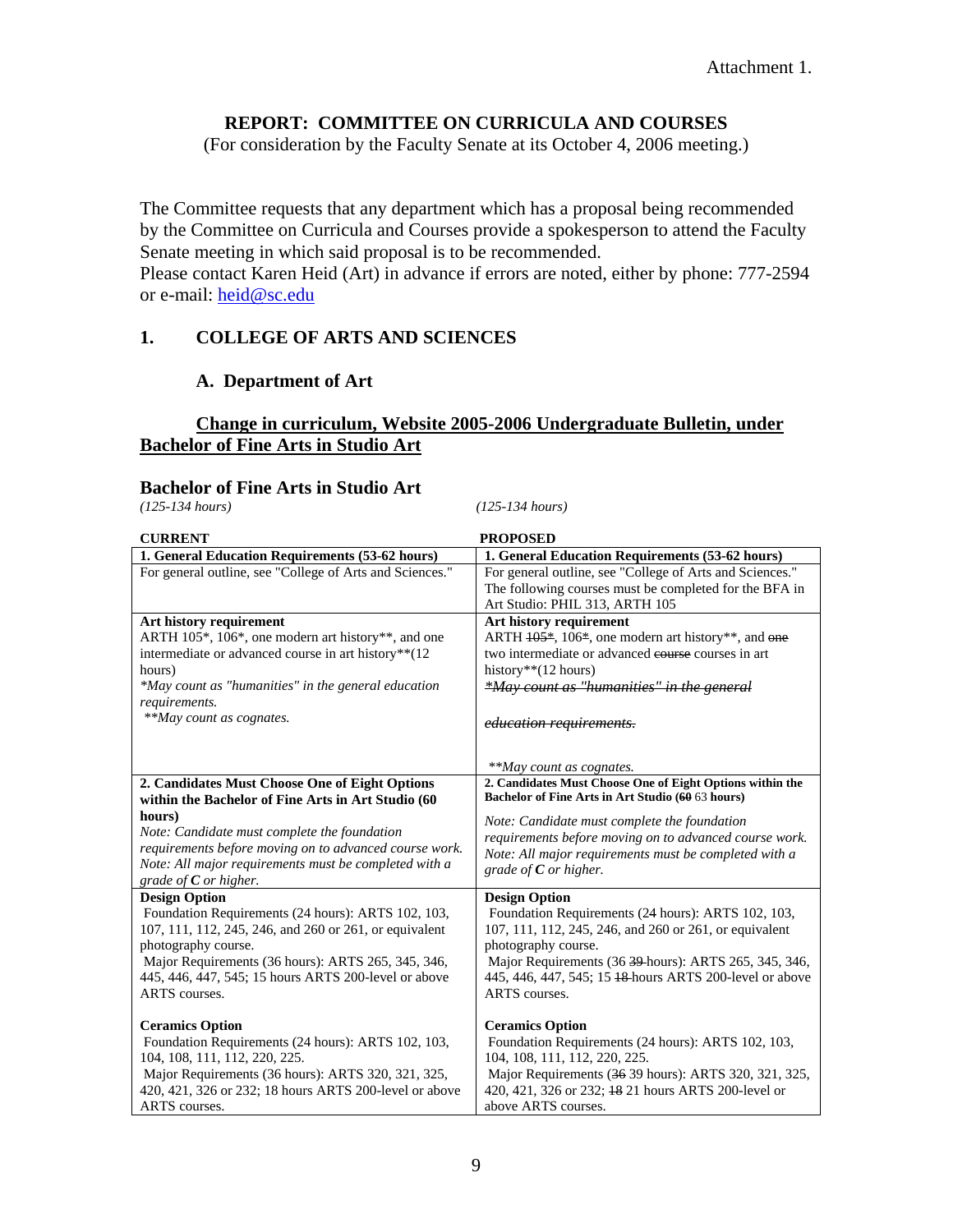#### **3D Studies Option**

 Foundation Requirements (24 hours): ARTS 102, 103, 104, 108, 111, 112, 220, 225.

 Major Requirements (36 hours): ARTS 325, 326, 425, 426, 320, 321 or 232; 18 hours ARTS 200-level or above ARTS courses.

#### **Drawing Option**

 Foundation Requirements (24 hours): ARTS 102, 103, 104, 107, 111, 112, 232, 210 or 233. Major Requirements (36 hours): ARTS 330, 331, 430,

431; 6 hours from figure drawing, painting, printmaking, or photography; 18 hours ARTS 200 level or above ARTS courses.

#### **Painting Option**

 Foundation Requirements (24 hours): ARTS 102, 103, 104, 107, 111, 112, 210, 232 or 260 or 261. Major Requirements (36 hours): ARTS 310, 311, 410, 411; six hours from drawing, figure drawing, printmaking, or photography; 18 hours ARTS 200-level

#### **Photography Option**

or above ARTS courses.

 Foundation Requirements (24 hours): ARTS 102, 103, 104, 107, 111, 112, 215, 261.

 Major Requirements (36 hours): ARTS 360, 361, 460, 461, 245, 570; 18 hours ARTS 200-level or above ARTS courses.

#### **Printmaking Option**

 Foundation Requirements (24 hours): ARTS 102, 103, 104, 107, 111, 112, 215, 232 or 260 or 261. Major Requirements (36 hours): ARTS 315, 316, 415, 416; 6 hours from drawing, figure drawing, painting, or photography; 18 hours ARTS 200-level or above ARTS courses.

#### **Intermedia Option**

 Foundation Requirements (24 hours): ARTS 102, 103, 104, 107, 111, 112, 210, 245 or 261. Major Requirements (36 hours): Twelve hours from three groups: Group 1: ARTS 310, 311 Group 2: ARTS 330, 331 Group 3: ARTS 345, 346 Group 4: ARTS 360, 361 ARTS 450 and 451 18 hours ARTS 200-level or above ARTS courses.

#### **3D Studies Option**

 Foundation Requirements (24 hours): ARTS 102, 103, 104, 108, 111, 112, 220, 225.

 Major Requirements (36 39 hours): ARTS 325, 326, 425, 426, 320, 321 or 232; 18 21 hours ARTS 200-level or above ARTS courses.

#### **Drawing Option**

 Foundation Requirements (24 hours): ARTS 102, 103, 104, 107, 111, 112, 232, 210 or 233.

 Major Requirements (36 39 hours): ARTS 330, 331, 430, 431; 6 hours from figure drawing, painting, printmaking, or photography; 18 21 hours ARTS 200 level or above ARTS courses.

#### **Painting Option**

 Foundation Requirements (24 hours): ARTS 102, 103, 104, 107, 111, 112, 210, 232 or 260 or 261. Major Requirements (36 39 hours): ARTS 310, 311, 410, 411; six hours from drawing, figure drawing, printmaking, or photography; 18 21 hours ARTS 200 level or above ARTS courses.

#### **Photography Option**

 Foundation Requirements (24 hours): ARTS 102, 103, 104, 107, 111, 112, 215, 261. Major Requirements (36 39 hours): ARTS 360, 361, 460, 461, 245, 570; 18 21 hours ARTS 200-level or above ARTS courses.

#### **Printmaking Option**

 Foundation Requirements (24 hours): ARTS 102, 103, 104, 107, 111, 112, 215, 232 or 260 or 261. Major Requirements (36 39 hours): ARTS 315, 316, 415, 416; 6 hours from drawing, figure drawing, painting, or photography; 18 21 hours ARTS 200-level or above ARTS courses.

#### **Intermedia Option**

 Foundation Requirements (24 hours): ARTS 102, 103, 104, 107, 111, 112, 210, 245 or 261. Major Requirements (36 39 hours): Twelve hours from three groups: Group 1: ARTS 310, 311 Group 2: ARTS 330, 331 Group 3: ARTS 345, 346 Group 4: ARTS 360, 361 ARTS 450 and 451 18 21 hours ARTS 200-level or above ARTS courses.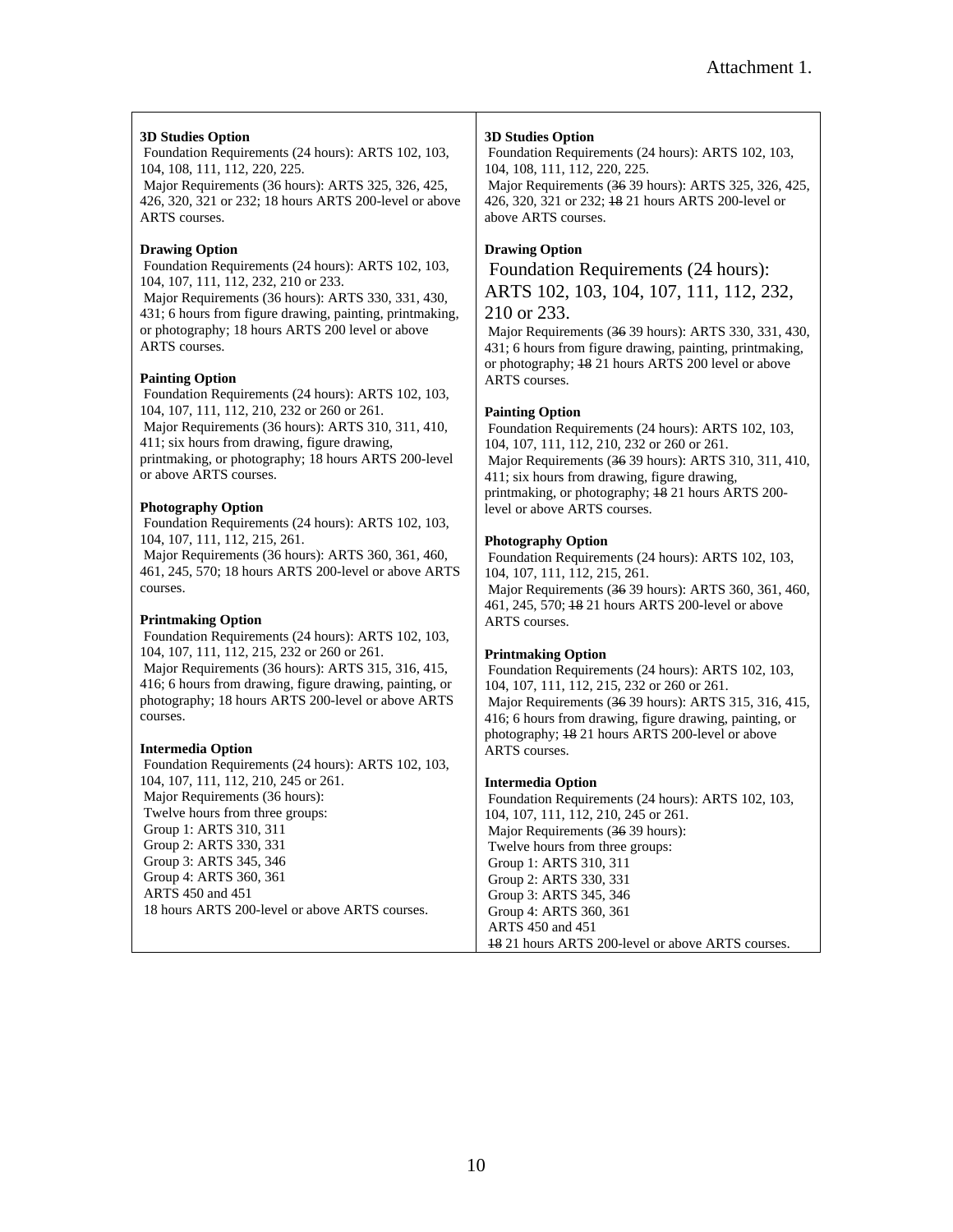## **Change in curriculum, Website 2005-2006 Undergraduate Bulletin, under Bachelor of Fine Arts in Art Education**

# **Bachelor of Fine Arts in Art Education** (130-142 hours)

(130-142 hours) (130-142 hours 132-144 hours)

| <b>CURRENT</b>                                             | <b>PROPOSED</b>                                                      |
|------------------------------------------------------------|----------------------------------------------------------------------|
| <b>General Education Requirements (44-56 hours)</b>        | <b>General Education Requirements (35-45 hours)</b>                  |
| ENGL 101, 102 and any two of the following:                | ENGL 101, 102 and any two (one) of the following:                    |
| ENGL 282, 283, 284, 285, 286, 287, 288, 289 (12 hours)     | ENGL 282, 283, 284, 285, 286, 287, 288, 289 (9 hours)                |
| sForeign language*                                         | Foreign language*                                                    |
| Mathematics/quantitative skills*                           | Mathematics/quantitative skills*                                     |
| Option 1: MATH 111, CSCE 101 and 102 (9 hours)             | Option 1: MATH 111, CSCE 101 and 102 (9 hours)                       |
| Option 2: MATH 122 or 141 and CSCE/STAT or MATH            | Option 2: MATH 122 or 141 and CSCE/STAT or MATH                      |
| $(6-7 hours)$                                              | $(6-7 hours)$                                                        |
| Natural science: Both biological and physical science      | Natural science: Both biological and physical science                |
| (astronomy, chemistry, geology, physical geography,        | (astronomy, chemistry, geology, physical geography,                  |
| physics) must be represented, with a minimum of two        | physics) must be represented, with a minimum of two                  |
| laboratory courses. (8 hours)                              | laboratory courses. (8 hours)                                        |
| Social science: courses from at least two of the following | Social science: courses from at least two of the                     |
| fields: anthropology, geography, history, government and   | following fields: anthropology, geography, history,                  |
| international studies, political science, psychology,      | government and international studies, political                      |
| sociology, and philosophy. A maximum of 6 hours may        | science, psychology, sociology, and philosophy.                      |
| be earned in any one field. One 3-hour course in           | Social Sciences: ANTH 300, 356 (6)                                   |
| American history is required for teacher certification (12 | One additional social science from the following fields:             |
| hours)                                                     | geography, history, government and international studies,            |
|                                                            | political science, psychology, sociology, and philosophy.            |
|                                                            | (3 hours)                                                            |
|                                                            | A maximum of 6 hours may be earned in any one field.                 |
|                                                            | One 3-hour course in American history is required for                |
|                                                            | teacher certification (3 hours)                                      |
| MUSC 110 (3 hours)                                         | MUSC 110 (3 hours)                                                   |
| HPRE 221 (3 hours)                                         | HPRE 221 (3 hours)                                                   |
| 2. Certification Requirements (37 hours)                   | 2. Certification Requirements (37 hours)                             |
| The following professional courses in education are        | The following professional courses in education are                  |
| required for all students preparing to teach art in K-12   | required for all students preparing to teach art in K-12             |
| settings:                                                  | settings:                                                            |
| EDUC 300, 401, 402 (9 hours)                               | EDUC 300, 401, 402 (9 hours)                                         |
|                                                            | EDFN 300, EDPY 401, EDTE 402 (9 hours)                               |
|                                                            |                                                                      |
| ARTE 350, 465**, 525, 530, 540, 541 (16 hours)             | ARTE 350 550, 465**, 525, 530, 540, 541 (16 hours)                   |
| ARTE 471** (12 hours)                                      | ARTE 471** (12 hours)                                                |
| 3. Major Requirements (48 hours)                           | 3. Major Requirements (60 hours)                                     |
| ARTS 103, 104, 111, 112, 210, 215, 225 (21 hours)          | ARTS 102, 103, 104, 107, 108, 111, 112, 210, 215, 225,               |
| ARTS 220, 235, 255 or 258 (3 hours)                        | (30 hours)                                                           |
| Four ARTS courses*** (12 hours)                            | ARTS 220, 235, 255 or 258 (3 hours)                                  |
|                                                            | Four ARTS courses*** (12 hours)                                      |
| ARTE 345 or 555 (3 hours)                                  | ARTE 345 or 555 (3 hours)                                            |
| One additional ARTH course**** (3 hours)                   |                                                                      |
|                                                            | ARTH 105, 106 (6 hours)                                              |
|                                                            | Two additional ARTH courses (6 hours)                                |
| *See "Basic Degree Requirements in Arts and Sciences,"     | *See "Basic Degree Requirements in Arts and Sciences,"               |
| College of Arts and Sciences.                              | College of Arts and Sciences.                                        |
| **Block courses--ARTE 471 and ARTE 465 are taken in        | **Block courses--ARTE 471 and ARTE 465 are taken in                  |
| the last year of study.                                    | the last year of study.                                              |
| *** Each student must have a concentration of at least 9   | ***Each student must have a concentration of at                      |
| hours in one studio area at the 200 level or above.        | least $9$ 12 hours in one studio area at the 200 level               |
| **** ARTE 101 may count as an art history course.          | or above.<br><b>****ARTE 101 may count as an art history course.</b> |